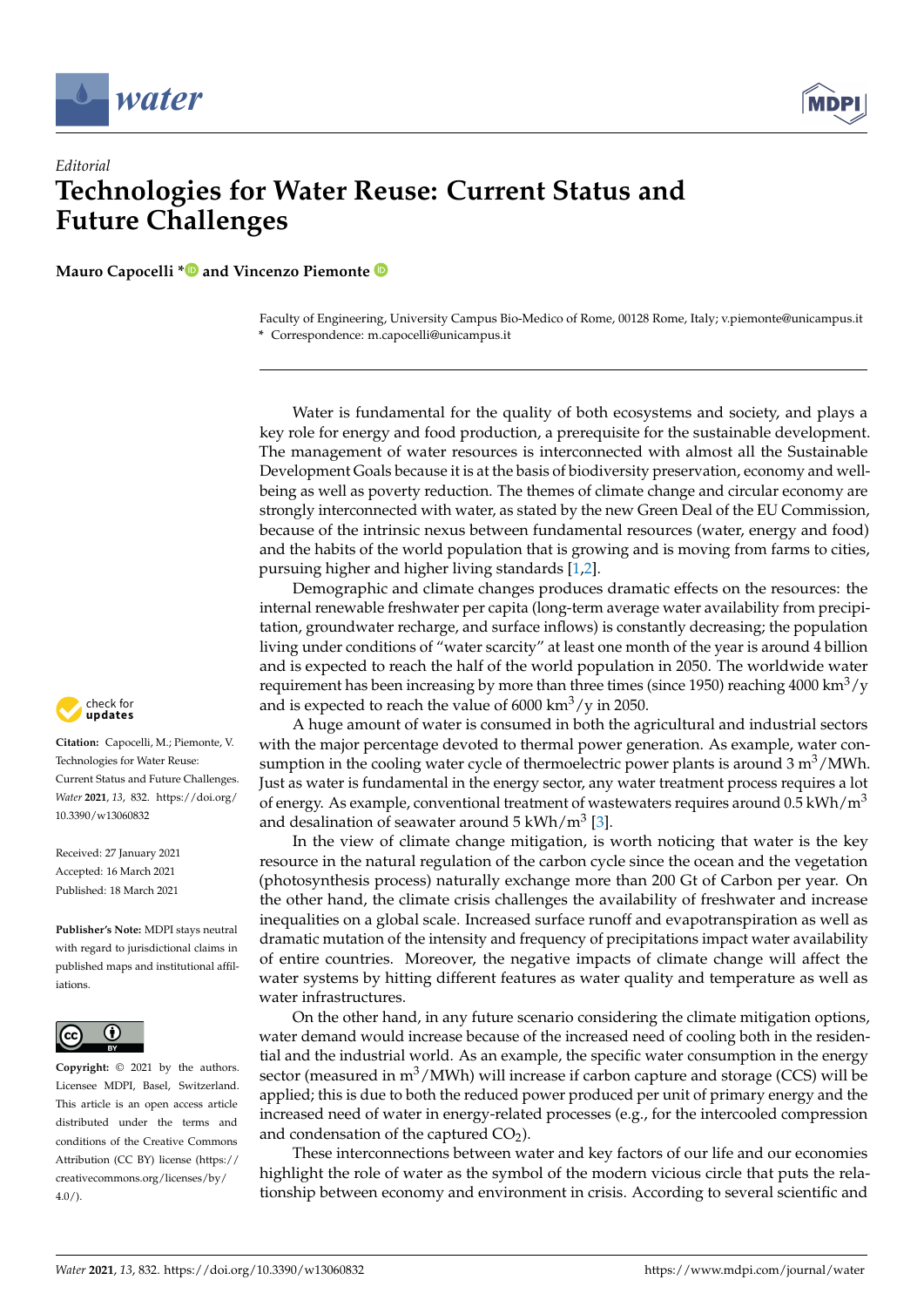economic journals, water is posed to be the oil of this century as clean water demand will exceed the availability in 2050. Without water, everything else in the EUR 69.8 trillion global economy would fail. A total of 75% of our jobs depend on water and water crises rank among the top 5 global risks in terms of impact; as an example, the World Bank has warned that worsening water scarcity fuelled by climate change could cost regions such as the Middle East and North Africa up to 6 percent of their GDP in the next few decades [\[1](#page-2-0)[,2\]](#page-2-1).

Meeting the increasing water demand foreshadows a strong increase in "artificial" water obtained from non-conventional sources (as wastewaters or seawater) such as desalination and water reuse technologies. Indeed, wastewater can be considered a "misplaced resource", suitable for the recovery of energy, valuable materials and, obviously, clean water. Although many industries are promoting the zero-liquid discharge (ZLD) approach in different sectors (to reduce both freshwater abstraction and the discharge/environmental impacts), the reuse of treated wastewater is under-exploited [\[3\]](#page-2-2).

In order to increase water supply and to alleviate the pressure on over-exploited water resources in the context of a circular economy, the applications of treated wastewater could be various: irrigation (both agricultural and landscape), recharge of aquifers, seawater barriers, industrial cooling, dual-distribution systems for toilet flushing, and other urban uses. Pioneers in this field are Israel, where more than the 80% of treated wastewaters is reused (mainly for agricultural irrigation) and Singapore where up to 30% of the nation's current water needs is met with water reuse.

Despite a few virtuous examples, the EU water systems (with its infrastructures and processes) is ineffective from the point of view of the "circularity of resources" and very energy- and water-intensive. Today, less than the 3% of the EU urban wastewater effluents is reused and less than 1% of annual freshwater withdrawals is reused annually [\[1,](#page-2-0)[2\]](#page-2-1). From the industrial side, the water system is still "open": it starts with the withdrawal of freshwater and finishes with the discharge of degraded forms of waters from the point of view of both temperature and composition.

Some papers of this research group promoted the "closed-cycle approach" (in a basin or similar delimited region) to realize virtuous strategies capable to keep the aquifer at a constant level by introducing water from non-conventional sources [\[3\]](#page-2-2). These additional streams of water can be obtained by virtuous processes such as desalination of seawater (or brackish water) or water-reuse processes and can be suitable for different uses (of different quality standards) [\[3\]](#page-2-2). Moreover, these projects should be rewarded by the community because they save "renewable water". In our papers, we proposed an economic incentive to reward these water treatment and reuse projects based on the actual value of water. This "value" was set on thermodynamic basis by relating water quality to the work required for treatment/purification (e.g., seawater desalination). A future "virtuous territory" must include "holistic Wastewater Treatment Plants (WWTPs)" as the centres to recovery water at different quality (from washing purposes to potabilization) as well as resources and energy. Most of the innovative "holistic approaches" include biological degradation (e.g., anaerobic digestion) also integrated with other sources of organic waste. A key waste stream in these biological processes are biosolids, which can then be treated by thermoconversion processes such as incineration, gasification, hydrothermal carbonization. Many schemes are discussed in the literature; an extensive review with possible material and energy balances around modern WWTPs is given by Scherson and Criddle [\[4\]](#page-2-3). On the other hand, the concept of recovery valuable resource from non-conventional waters has been deeply discussed by Puyol et al [\[5\]](#page-2-4) for wastewaters in general and by Drioli et al (for the particular case of seawater) [\[6\]](#page-2-5).

This Special Issue is devoted to a deeper analysis of current and future technologies for water treatment with particular focus on the barriers and the opportunities. A total of eight selected articles cover three hot topics in the water-technology panorama. Some papers are devoted to the analysis of state of the art and barriers (e.g., public acceptance) in the cited fields, also by carrying out meta-analysis [\[7,](#page-2-6)[8\]](#page-2-7) and by focusing on water quality  $[9,10]$  $[9,10]$ . A total of three published papers deal with innovative processes to remove